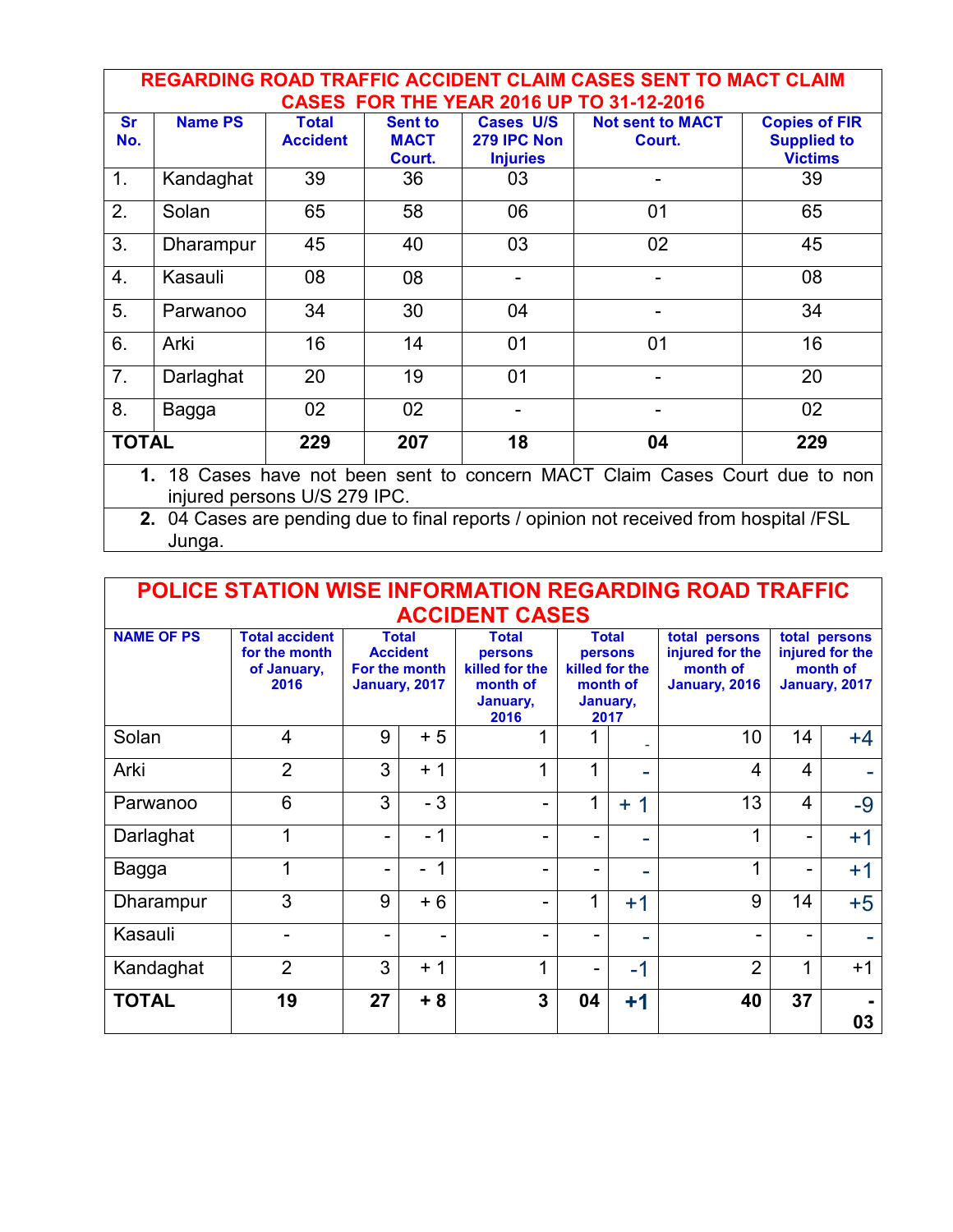| <b>Name of PS</b>     | <b>Total Challan for the</b><br>month of January, | <b>Total Challan for the</b><br>month of January, | <b>Variation</b> |
|-----------------------|---------------------------------------------------|---------------------------------------------------|------------------|
|                       | 2016                                              | 2017                                              |                  |
| Sadar Solan           | 274                                               | 135                                               | $-139$           |
| <b>TTR Solan</b>      | 764                                               | 1067                                              | $+303$           |
| Arki                  | 103                                               | 155                                               | $+52$            |
| Parwanoo              | 92                                                | 214                                               | $+ 122$          |
| Darlaghat             | 46                                                | 160                                               | $+ 114$          |
| Bagga                 | 41                                                | 14                                                | $-27$            |
| Dharampur             | 134                                               | 285                                               | $+ 151$          |
| Kasauli               | 133                                               | 76                                                | $-57$            |
| Kandaghat             | 96                                                | 179                                               | $+ 83$           |
| Addl. SP Solan        |                                                   |                                                   |                  |
| Dy. SP Solan (HQ)     |                                                   |                                                   |                  |
| SDPO Parwanoo         |                                                   |                                                   |                  |
| SDPO Darlaghat        | 3                                                 | 4                                                 | $\ddot{}$        |
| Dy. SP (LR) Solan     | 1                                                 |                                                   |                  |
| NH Patrolling PCR Van |                                                   | 6                                                 | 6<br>$\ddot{}$   |
| <b>TOTAL</b>          | 1687                                              | 2295                                              | 608<br>٠         |

## **POLICE STATION WISE INFORMATION REGARDING MV ACT CHALLAN**